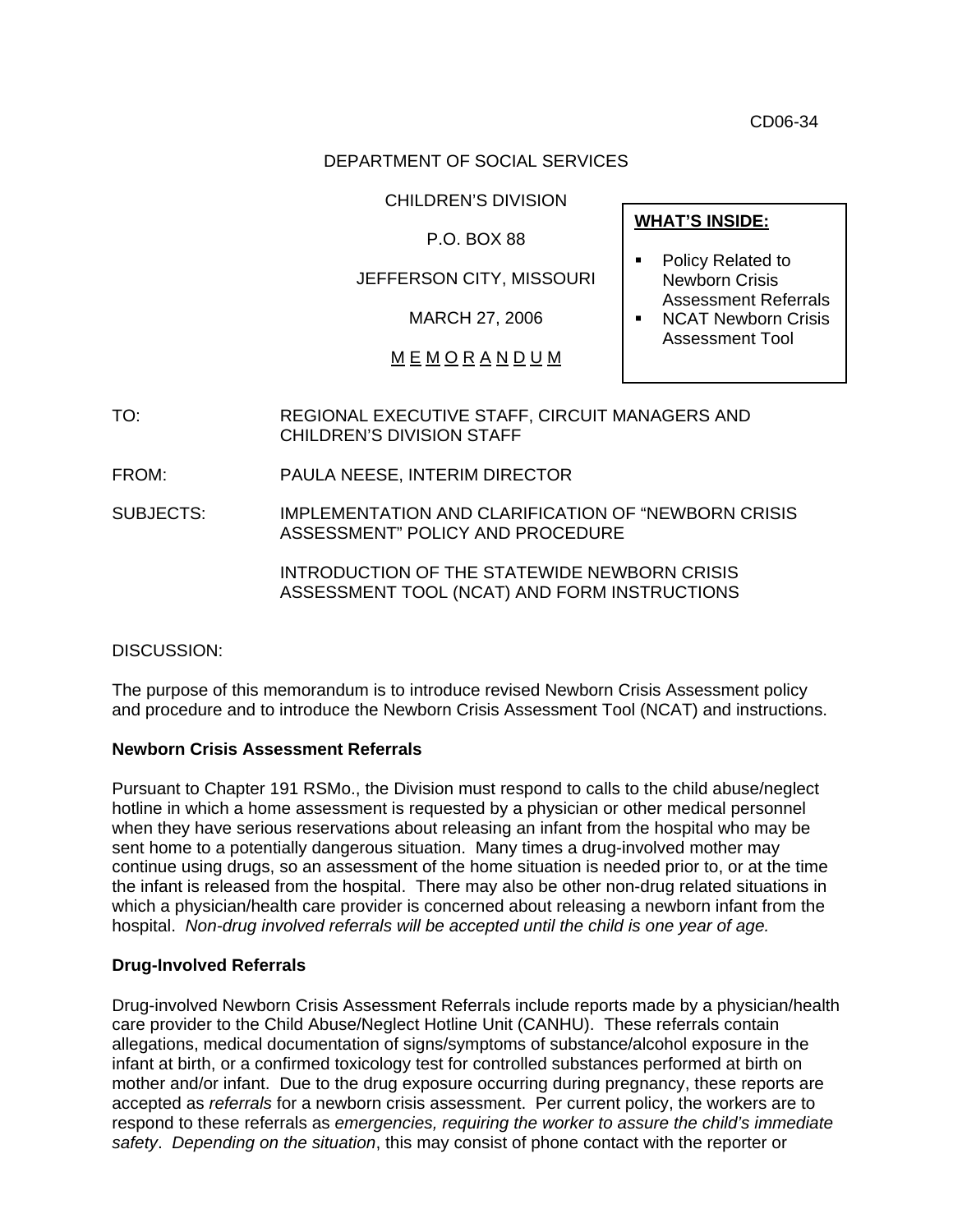hospital to confirm safety and discuss the plan for discharge or may require immediate face to face contact with the child.

Soon after the family has been contacted and assessed CD staff should make a referral to the local DHSS/Special Health Care Needs (SHCN) Regional Office for service coordination. (See SHCN Service Coordination Regional Map) A written copy of the CD assessment should follow promptly as well as the medical documentation of signs/symptoms of exposure at birth or confirmed positive toxicology test results for alcohol or controlled substances in the mother or baby at birth, as it become available. *Section 2, Chapter 6.2: Newborn Crisis Assessment*, in the *Child Welfare Manual* contains guidelines for conducting the Newborn Crisis Assessment, documentation of the findings, and instructions on making a referral to the SHCN.

## **Non-Drug Involved Referrals**

Physicians and other medical professionals may call in an infant crisis assessment when there is no evidence or history of drug involvement buy there are serious concerns about the mother's ability to care for the child after discharge. The child may have special medical needs or the mother may have special needs of her own that would affect her ability to provide proper care for the infant at home. These referrals are accepted for children up to one year of age. Children's Division staff is to respond to these referrals as an emergency. It may be beneficial, based on needs of the child and family, to make a referral to SHCN for services.

### **Newborn Crisis Assessment Tool (NCAT)**

This memorandum introduces the Newborn Crisis Assessment Tool (NCAT) and instructions. The NCAT was derived from a tool first developed in Jackson County and later revised in the greater St. Louis area to assess mothers and families where a child has been born drug exposed. In accordance with the federal *Child Abuse Prevention and Treatment Act (CAPTA)* requirements, the SDM Safety Assessment currently found in the CPS-1 has been included, to be used in conjunction with the CPS-1A Safety Assessment (Part B).

# **PHYSICAN ASSESSMENT OF CHILD ABUSE/NEGLECT (CA/N) RISK:**

In situations where a Newborn Crisis Assessment is conducted and documents the child as "being at risk of abuse/neglect", CD is mandated to provide services. Services will be offered to the family, when the above SHCN referral criteria are present and a physician has referred the case for services (191.739, RSMo).

If a physician has documented their assessment that the child is "at risk of abuse/neglect", CD is mandated to provide services and must obtain written permission to close the case. The Children's Division **shall not** "*cease providing services for any child exposed to substances where a physician or health care provider has made or approved a written assessment which documents the child as being at risk of abuse or neglect until such physician, health care provider or designee authorizes such file to be closed*" (Section 191.739.2, RSMo).

### NECESSARY ACTIONS:

- 1. Please review this memorandum with all Children's Division Staff.
- 2. All questions should be cleared through normal supervisory channels and directed to: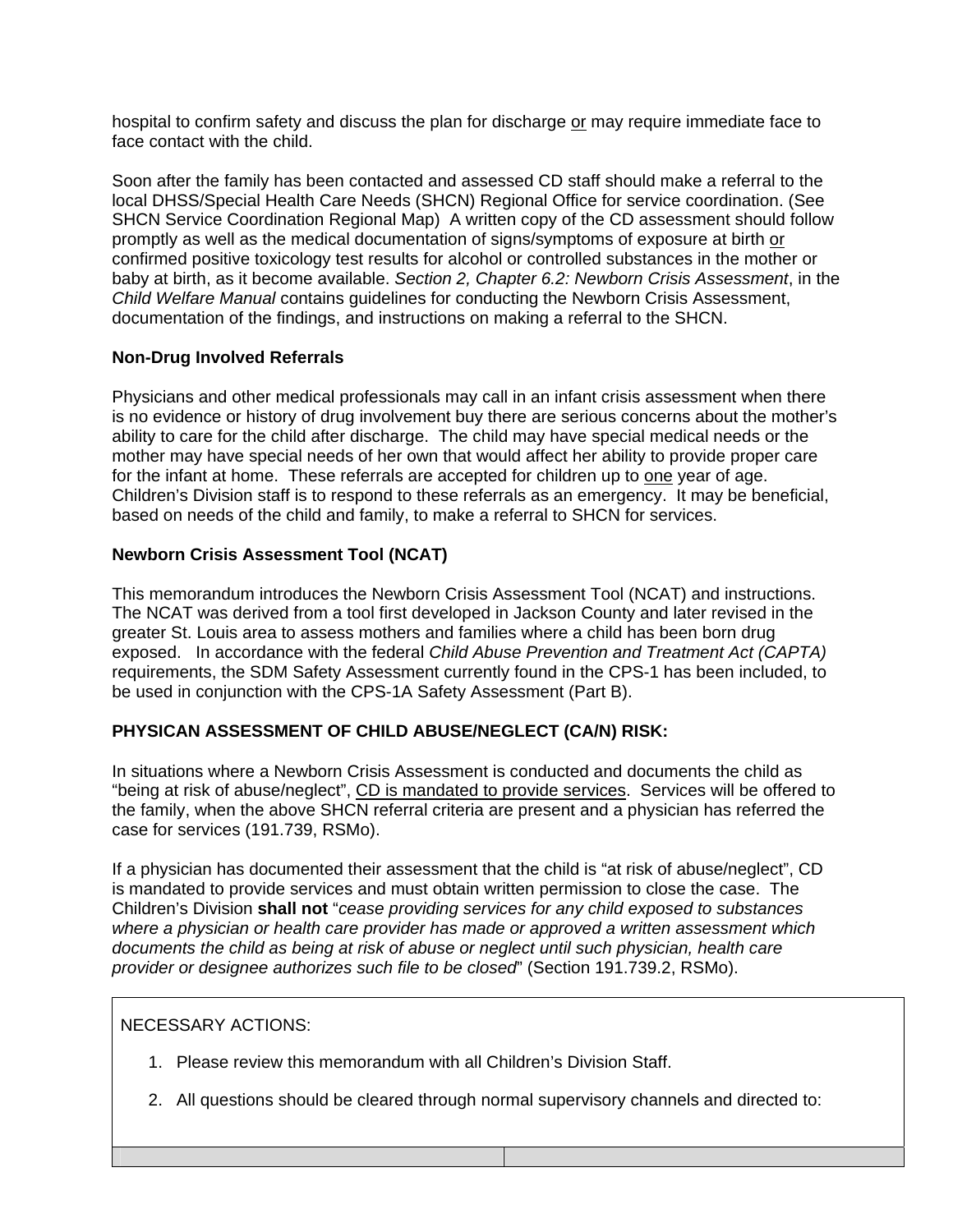PDS CONTACT: Randy McDermit, PDS 573-751-8932 [Randall.D.Mcdermit@dss.mo.gov](mailto:Randall.D.Mcdermit@dss.mo.gov) PROGRAM MANAGER: Kathryn Sapp, Unit Manager 573-522-5062 [Kathryn.Sapp@dss.mo.gov](mailto:Kathryn.Sapp@dss.mo.gov)

Child Welfare Manual Revisions

*New Chapter:*  [Section 2, Chapter 6](http://www.dss.mo.gov/cd/info/cwmanual/section2/ch6/sec2ch6index.htm) Newborn Crisis Assessment

*Revisions:* 

[Section 2, Chapter 1](http://www.dss.mo.gov/cd/info/cwmanual/section2/ch1/sec2ch1index.htm) Child Abuse/Neglect (CA/N) Reports and Referrals [Section 2, Chapter 4, Attachment D](http://www.dss.mo.gov/cd/info/cwmanual/section2/ch4/sec2ch4attachd.htm) Reporter Contact [Section 2, Chapter 4, Attachment M](http://www.dss.mo.gov/cd/info/cwmanual/section2/ch4/sec2ch4attachm.htm) Intensive In-home Services [Section 3, Chapter 1](http://www.dss.mo.gov/cd/info/cwmanual/section3/ch1/sec3ch1index.htm) Case Opening Criteria [Table of Contents](http://www.dss.mo.gov/cd/info/cwmanual/index.htm) **[Glossary](http://www.dss.mo.gov/cd/info/cwmanual/section7/glossary/index.htm)** 

*Related Subject Links Only:* 

[Section 2, Chapter 2](http://www.dss.mo.gov/cd/info/cwmanual/section2/ch2/sec2ch2index.htm) CA/N Protocol: Structured Decision Making (SDM) Screening Process;, Response Priority and Track Assignment [Section 2, Chapter 2, Attachment F](http://www.dss.mo.gov/cd/info/cwmanual/section2/ch2/sec2ch2attachf.htm) CA/N Hotline Protocol: Structured Decision Making (SDM) Screening Process, Response Priority and Track Assignment [Section 2, Chapter 3](http://www.dss.mo.gov/cd/info/cwmanual/section2/ch3/sec2ch3index.htm) County Protocol: Review and Assignment of Reports [Section 2, Chapter 4](http://www.dss.mo.gov/cd/info/cwmanual/section2/ch4/sec2ch4index.htm) Investigation Response

*Deleted Sections Only:* 

Section 2, Chapter 5.6 Newborn Crisis Assessment *(Deleted Section)*  Section 7, Chapter 16 Substance Abuse *(Deleted Section was moved to Section 2, Chapter 6)* 

[Forms and Instructions:](http://www.dss.mo.gov/cd/info/forms/index.htm) 

Newborn Crisis Assessment Tool (NCAT) and instructions

Children's Division Newborn Crisis Assessment Memoranda History:

CS91-45 CS92-24 CS93-40